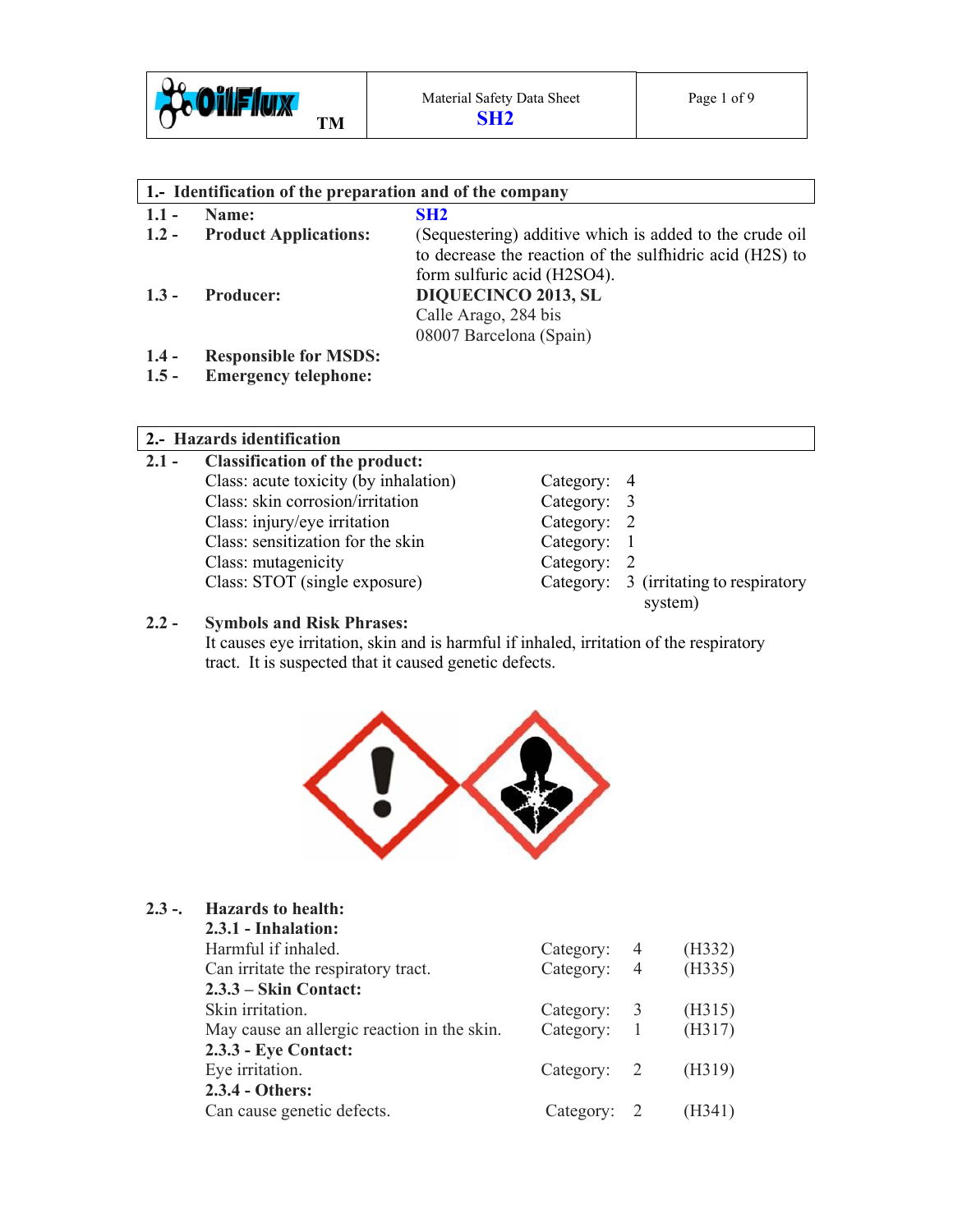

#### **3.- Composition / Information on components**

- **3.1 Chemical Description:**  Aqueous solution with aldehydes
- **3.2 Hazards Components:**  Aldehydes and alcohols.

# **4.- First Aid.**

Remove contaminated clothing.

# **4.1 - Eye Contact:**

Flush eyes abundantly for 15 minutes with running water with the eyelids open, subsequent control by the ophthalmologist.

# **4.2 - Contact with skin:**

Wash affected areas with abundant water and soap.

# **4.3 - Ingestion:**

Rinse mouth and then drink plenty of water, approx. 200-300ml. Seek medical assistance.

# **4.4 - Inhalation:**

Remove the affected person to fresh air. Seek medical assistance.

# **5.- Firefighting measures**

| $5.1 -$ | <b>Fire-fighting media:</b>                                      |  |
|---------|------------------------------------------------------------------|--|
|         | Foam, water spray, powder fire extinguishers and carbon dioxide. |  |
| $5.2 -$ | Unsuitable Fire-fighting media:                                  |  |
|         | Do not use direct water jet.                                     |  |
|         |                                                                  |  |

**5.3 - Special hazards of exposure to fire:**  In case of fire, oxides of nitrogen and carbon may be released.

# **5.4 - Personal Protective Equipment:**  Use a self-contained breathing apparatus (SCBA) and protective clothing.

# **6.- Measures in case of accidental spillage**

**6.1 - Personal precautions:**  Avoid contact with skin, eyes and clothing. **6.2 - Environmental precautions:**  Prevent from entering sewers, surface water or groundwater.

# **6.3 - Methods of cleaning:**

Small Spills: Pick up with absorbent material (e.g. sand, sawdust, universal absorbent, diatomaceous earth). Dispose the material collected in a regulatory manner. Large spills: Pump the product.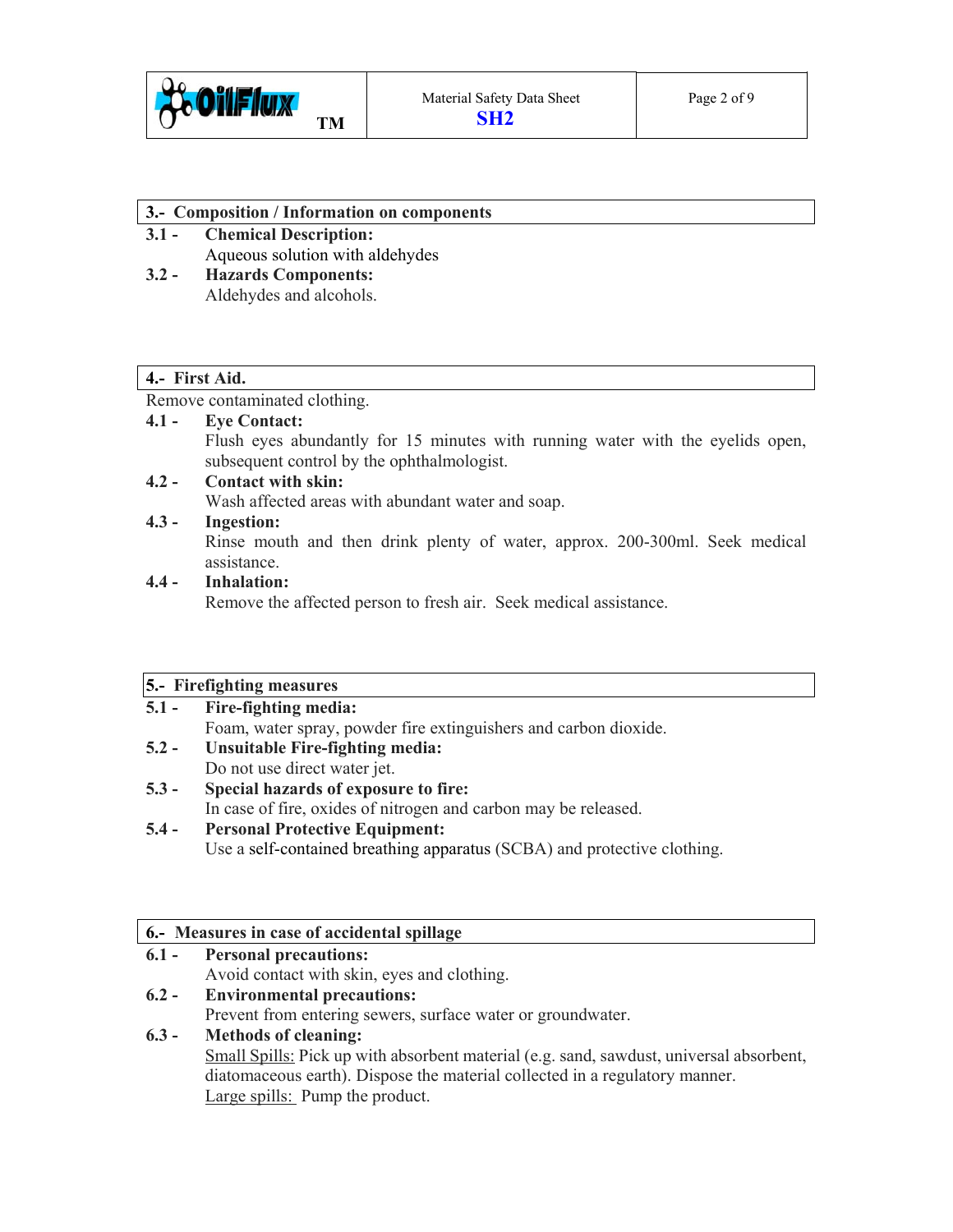

## **7.- Handling and storage.**

### **7.1 - Handling:**

Good aeration/ventilation of the warehouse and working areas. Avoid formation of aerosol.

 Protection against fire and explosion: avoid the accumulation of electrostatic charges. Keep away from sources of ignition. Fire extinguisher accessible

## **7.2 - Storage:**

## **7.2.1 Suitable materials:**

Stainless steel 1.4401 (V4), 1.4301 stainless steel (V2), high density polyethylene (HDPE), glass, low density polyethylene (LDPE)

#### **7.2.2.- Other specifications storage conditions:**

Protect from air.

## **7.2.3.- Stability during storage:**

Storage time: 6 months a yellowing is possible after prolonged storage.

 A crystalline precipitation or a characteristic turbidity due to the hydrated glyoxal trimer can be observed during storage.

The process is reversible if moderately heated (max.  $40^{\circ}$  C).

 Storage time data cited in this safety data sheet is not derived any warranty with respect to the application properties.

## **7.3 - Specific Uses:**

For known uses of the product.

 (Sequestering) additive which is added to the crude oil to decrease the reaction of the sulfhidric acid (H2S) to form sulfuric acid (H2SO4).

# **8.- Exposure controls / personal protection.**

## **8.1 - Exposure Limit Values:**

VLA-ED 52 mg/m3 value; 20 ppm (LEP (Spain)).

VLA-EC 104 mg/m3 value; 40 ppm (LEP (Spain)).

 Effect on the skin (LEP (Spain)). The substance can be absorbed through the skin. Value VLA-ED 0.1 mg/m3 (LEP (Spain)), inhalable fraction and vapor.

# **8.1.1.- PNEC**

 Fresh Water: 0.319 mg/l Sea water: 0.0319 mg/l Sporadic release: 1.1 mg/l Sediment (freshwater): 0.685 mg/kg Sediment (seawater): 0.0685 mg/kg Sediment (soil): 4.06 mg/kg Water Treatment: 4.1 mg/l **8.1.2.- DNEL** 

 Worker: Long term exposure - systemic effects, dermal: 48 mg/kg bw/day Worker: Long term exposure - systemic effects, inhalation: 16.9 mg/m3

# **8.2 - Exposure controls.**

Follow general protective and hygiene measures.

Avoid contact with the skin, eyes and clothing.

## **8.2.1 - Collective Protection:**

Provide adequate ventilation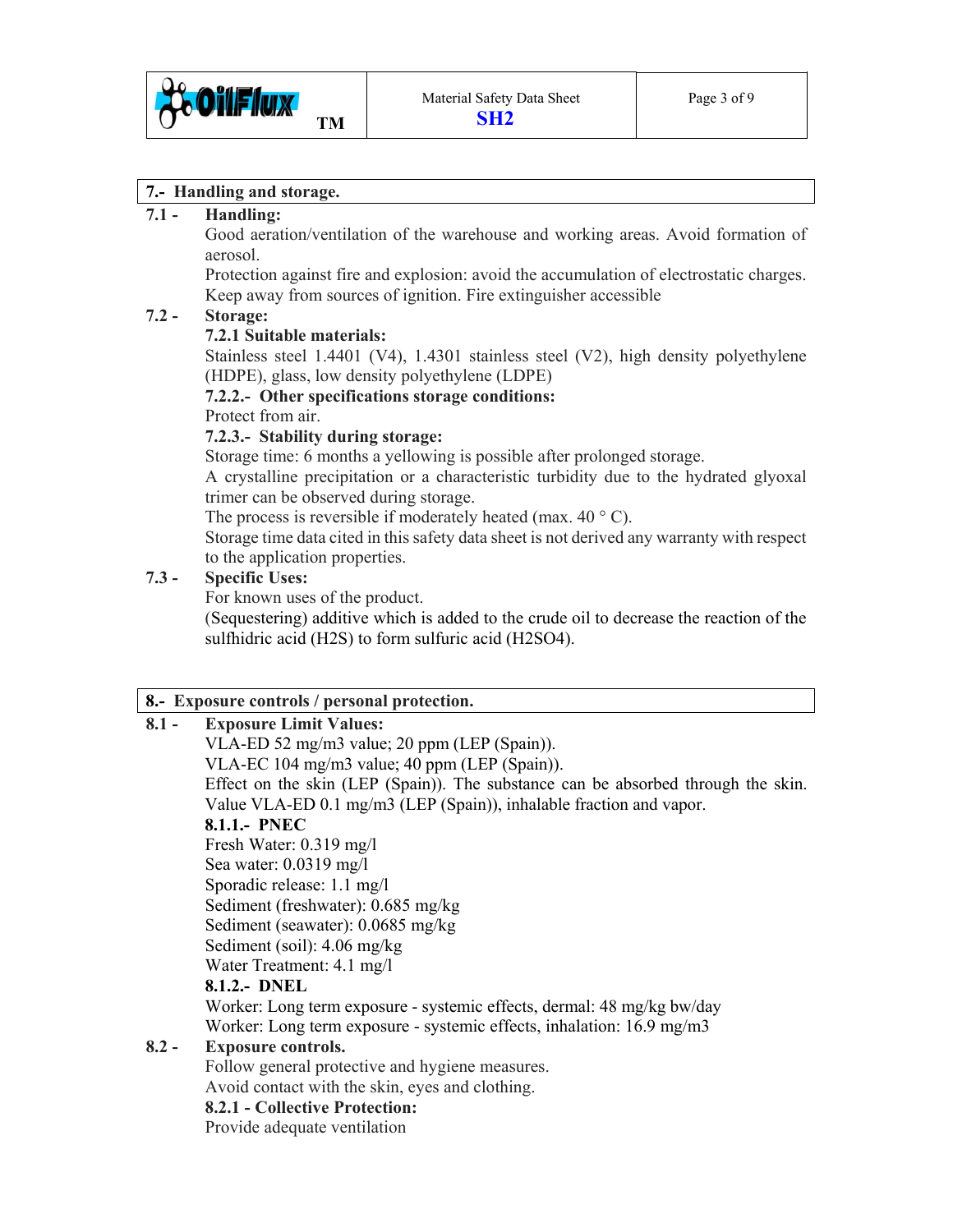

# **8.3 - Personal Protective Equipment.**

# **8.3.1- Respiratory protection:**

Protection of the respiratory airway in the event of insufficient ventilation. Filter of gas for organic gases/vapors of low boiling point (boiling point  $\leq 65^{\circ}$ C, e.g. EN 14387 type AX).

## **8.3.2 - Protection of hands:**

Protective gloves resistant to chemical products (EN 374).

 Suitable materials for a brief contact and/or spray (recommended: at least protection index 6, corresponding to  $> 480$  minutes permeation time according to EN 374: e.g., nitrile rubber (0.4 mm), Chloroprene rubber (0.5 mm) rubber, polyvinyl chloride (0.7 mm), among others. Due to the wide variety of types, you must take into account the manufacturer's instructions. It should be noted, that, in practice, the daily use of chemical-resistant protective gloves is clearly inferior, because many influential factors (e.g., temperature), the time determined by the permeability tests.

## **8.3.3 - Eye protection:**

Use safety glasses with side-shields (glasses with frame) (EN 166) and face mask.

#### **8.3.4 - Skin protection:**

Select the body protection depending on the activity and possible exposure, e.g. apron, boots protection, protective clothing resistant to chemical products (as in 14605 in case of splashes or in ISO 13982 in case of dust formation).

#### **8.4 - Additional Information:**

Do not eat, drink or smoke while working. Wash hands after use.

Change contaminated clothing.

Wash the whole body after work.

 You should always have a safety shower and eyewash equipment in the area where the product is handled.

Recommended to have preventive skin care cream.

Use antistatic footwear.

#### **8.5 - Exposure Controls Environment:**

Avoid spills and leaks in the basement. Avoid contaminating waterways and dumping the product in the sewage systems.

#### **9.- Physical and chemical properties**

**9. 1 - Overview:** 

Characteristic odor of the product. From colorless to yellowish.

### **9.2 - Important health, safety and environmental information:**

| $2.0 - 3.5$                       |
|-----------------------------------|
| $-50$ to $-151$                   |
| $103.6$ °C                        |
| No inflammable                    |
| approx. $285^{\circ}$ C           |
| 20.2 hPa                          |
| $1.27$ g/cm3                      |
| soluble                           |
| $-1.15$ (23 <sup>o</sup> C; pH 7) |
|                                   |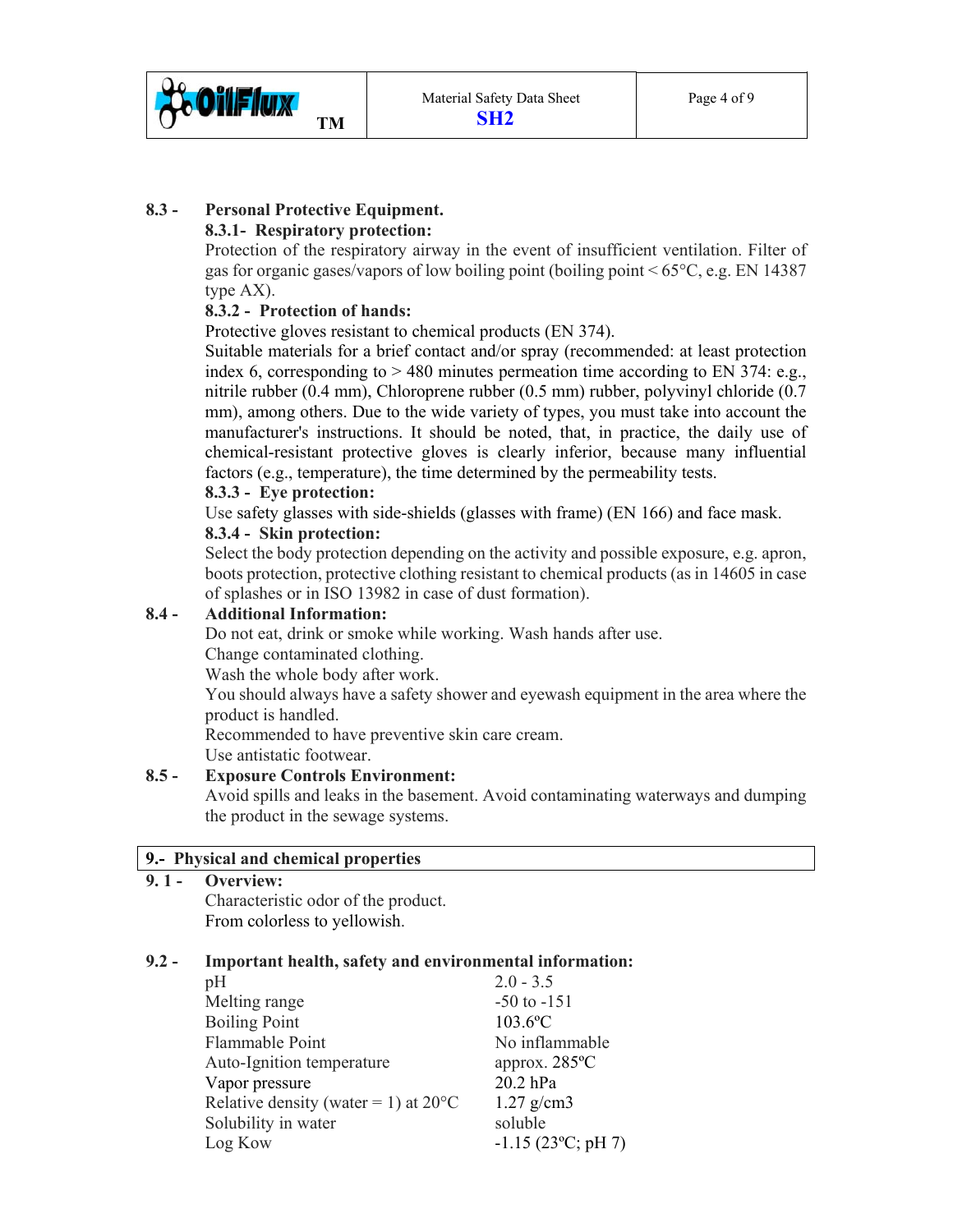

Viscosity, dynamic  $8 \text{ mPa.s } (20^{\circ} \text{C})$ 

# **9.3 - Additional information:**

Self-heating capacity No susceptible pKa not dissociate.

Molar mass 58.04 g/mol

Viscosity, kinematic 6.6 mm2/s (20°C; OECD 114) 3.38 mm2/s (20ºC; OECD 114)

 Surface Tension based on their chemical structure, are not expected to present surface phenomena Grain size distribution used in non-solid or granular form.

# **10.- Stability and reactivity**

# **10.1 - Stability:**

The product is **s**table if the rules and indications for storage and handling are taking into consideration.

 Formation of flammable gases: in the presence of water there is no formation of flammable gases.

# **10.2 - Reactivity:**

No dangerous reaction if the rules and indications for storage and handling are taking into consideration.

 Formation of flammable gases: in the presence of water there is no formation of flammable gases.

#### **10.3 - Dangerous reactions:**  Reactions with strong alkalis. Exothermic reaction.

**10.4 - Conditions to avoid:**  See section #7 – Handling and Storage.

# **10.5 - Materials to avoid:**

Substances to avoid: strong alkalis.

# **10.6 - Hazardous decomposition of the products:**

No hazardous decomposition of products can occur if the rules and indications for storage and handling are taking into consideration.

# **11.- Toxicological information**

# **11.1 - Acute toxicity:**

# **11.1.1 – Assessment of acute toxicity:**

 Moderate toxicity after a short term inhalation. After a single ingestion is practically nontoxic. Practically non-toxic by a single skin contact.

# **11.1.2 - Experimental/calculated data:**

LD50 rat (by ingestion):  $> 2000 - 5,000$  mg/kg (the OECD directive 401)

LD50 rat (by ingestion): 3,300 mg/kg (the OECD Directive 401)

 LC50 rat (inhalation): 0.28 - 0.39 mg/l/4 h (the OECD Directive 403). An aerosol has been tested.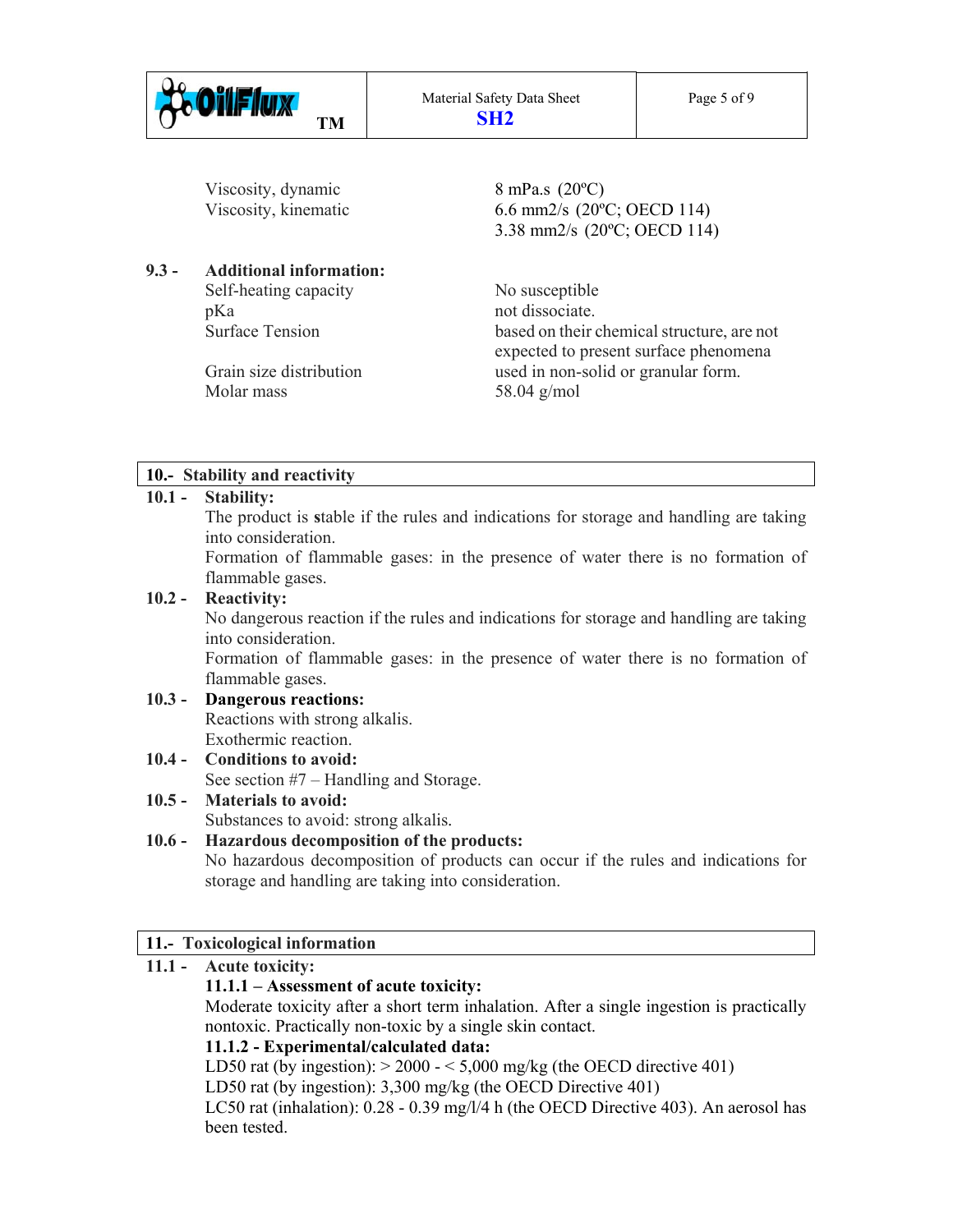

LD50 rat (dermal):  $> 2,000$  mg/kg (OECD 402 directive). It has been tested only one concentration limit (LIMIT test).

# **11.2 - Irritation:**

# **11.2.1 - Assessment of irritating effects:**

In contact with the eyes causes irritation.

In contact with the skin causes irritation. EU-classification

may cause irritation to the respiratory tract.

**11.2.2.- Experimental and calculated data:** 

Corrosion/irritation (rabbit): irritant. (Directive 404 of the OECD).

Severe injury/eye irritation (rabbit): irritant. (The OECD directive 405).

# **11.3 - Respiratory sensitization of the skin:**

# **11.3.1 - Assessment of the sensitization:**

Sensitization effect on the skin in animal experiments. Cause sensitization in people.

# **11.3.2 - Experimental and calculated:**

Maximization test in (guinea pig): sensitization to skin (OECD 406 directive). Maximization test in (humans): sensitization to skin. Bibliographic note.

# **11.4 - Mutagenicity in germ cell:**

# **11.4.1 - Assessment of mutagenicity:**

 The substance, despite having mutagenic effects in various trials in microorganisms and cell cultures, these have not been confirmed in tests with mammals. Mutagenicity cannot be excluded on the basis of experimental data.

### **11.5 - Carcinogenicity:**

# **11.5.1 - Assessment of carcinogenicity:**

In numerous test, the substance has not presented any carcinogenic effect.

# **11.6 - Reproductive toxicity:**

# **11.6.1 - Assessment of reproduction toxicity:**

No effects that harm fertility were observed during test in the animal.

**11.7 - Developmental toxicity:** 

# **11.7.1 - Assessment of teratogenicity:**

In animal experiments, effects that harm fertility were not observed.

- **11.8.- Specific toxicity in organs diana (single exposure): 11.8.1 - Simple evaluation of the STOT (specific target organ toxicity):**  It may cause irritation to the respiratory tract.
- **11.9.- Toxicity on repeated doses and organ specific toxicity (repeated exposure) 11.9.1 Toxicity in the case of frequent application:**  In the event of a repeated inhalation, the substance can cause damage to the upper

respiratory tract (result of experimental testing on animals).

**11.10.- Aspiration hazard:**  Not applicable.

# **12.- Ecological information.**

# **12.1 - Ecotoxicity:**

# **12.1.1 - Assessment of aquatic toxicity:**

 There is a high probability that the product is not harmful to aquatic organisms. During a spill in small concentrations in biological treatment plants, they are not expected variations in the function of the activated sludge.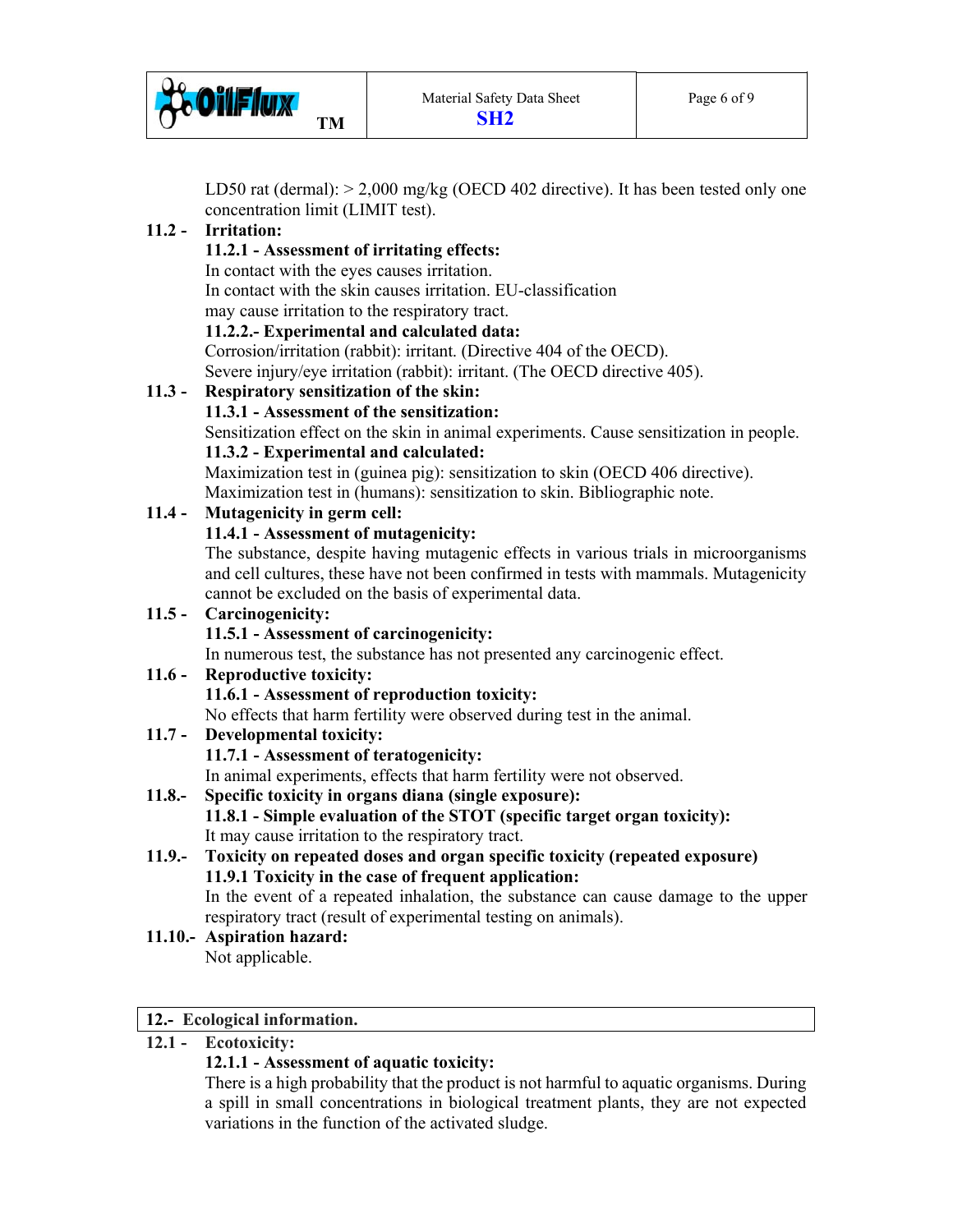

## **12.1.2 - fish toxicity:**

 LC50 (96 h) > 460 - < 680 mg/l, Leuciscus idus (DIN 38412 part 15, static). Nominal concentration. Data have been inferred from the values obtained for a preparation or mixture with a lower concentration of the substance.

### **12.1.3 - Aquatic invertebrates:**

 EC50 (48 h) 404 mg/l Daphnia magna (Directive 79/831/EEC, static). Nominal concentration. Data have been inferred from the values obtained for a preparation or mixture with a lower concentration of the substance.

## **12.1.4 - Aquatic plants:**

 EC50 (72 h) > 100 mg/l (growth rate), Scenedesmus subspicatus (directive 201 OECD, static). Nominal concentration. The data were calculated from the values of a preparation with a lower concentration of the substance.

#### **12.1.5 - Microorganisms/Effect on activated sludge:**

EC20  $(0.5 h)$  > 1,000 mg/l, activated sludge (directive 209 OECD, static).

## **12.1.6 - Chronic toxicity to fish:**

 NOEC (34 days) 112 mg/l, Pimephales promelas (continuous flow). The data were calculated from the values of a preparation with a lower concentration of the substance.

# **12.1.7 - Chronic-Toxicity in aquatic invertebrates:**

 NOEC (21 days) 3.19 mg/l Daphnia magna (OECD, semi-static directive 211). The data were calculated from the values of a preparation with a lower concentration of the substance.

## **12.1.8 - Toxicity in land plants:**

 LC50 (14 days) > 398 mg/kg, Eisenia foetida (Directive 207 OECD artificial soil). Other (s)  $(28 \text{ days}) > 400 \text{ mg/kg}$ , microorganisms that live in the soil (OECD 217).

 The indication of the toxic effect refers to the nominal concentration. Other (s) (28  $days$ ) > 400 mg/kg, microorganisms that live in the soil (OECD 216) the indication of the toxic effect refers to the nominal concentration.

#### **12.1.9 - Land plants:**

NOEC (21 days), Brassica napus (directive 208 OECD)

# **12.2 - Mobility in the soil**

#### **12.2.1- Assessment of transport between environmental areas:**

 The substance does not evaporate into the atmosphere from the water surface. An absorption in the solid particles of the soil is not predictable.

#### **12.3 - Persistence and degradability:**

#### **12.3.1 - Assessment of biodegradation and elimination (H2O):**

Easily biodegradable (according to OECD criteria).

## **12.3.2. - Indications for disposal:**

 90-100% reduction of doc (dissolved organic carbon) (19 days) (OECD 301A (new version)) (aerobic, domestic, activated sludge, not adapted).

### **12.3.3. - Evaluation of stability in water:**

According to the chemical structure no hydrolysis is not expected.

# **12.3.4 – Bioaccumulation potential:**

 It is not expect a significant accumulation in organisms. Bio-concentration factor: 3.2 (calculated)

# **12.4 - Results of PBT and vPvB assessment:**

 According to Annex XIII of the Regulation (EC) No. 1907/2006 concerning the registration, evaluation, authorization and restriction of chemicals substances (REACH). The product does not contain any substances that meet the PBT criteria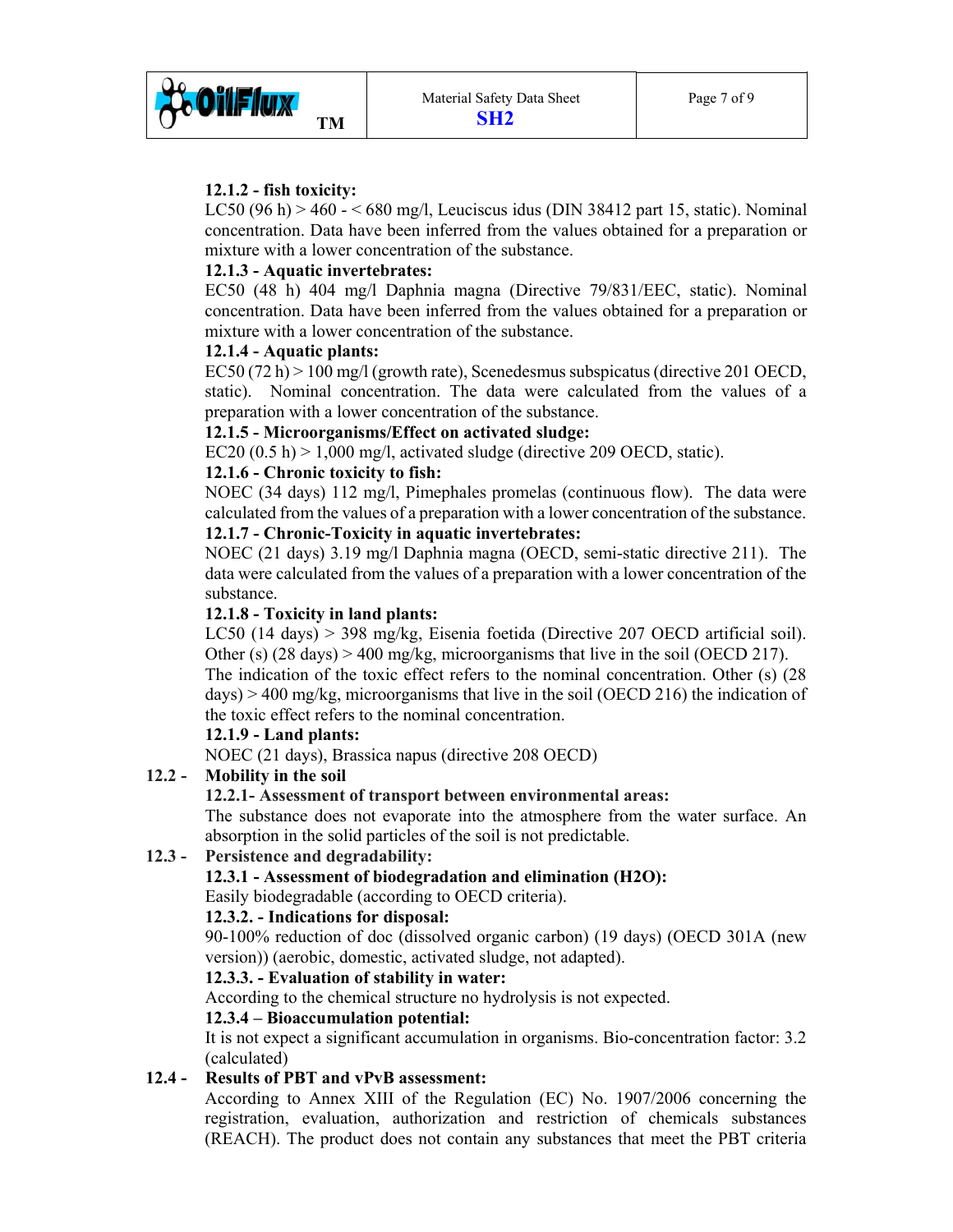

(persistent/bioaccumulable/toxic) or the vPvB (very persistent/very bioaccumulable) self-classification criteria.

# **12.6.- Additional indications:**

Chemical oxygen demand (COD): 350 mg/g

# **13.- Terms of elimination**

#### **13.1 - Waste Disposal:**

Take into account the local regulations, it should be disposed in a landfill or in a proper incineration plant.

The code of residue, according to the European list of waste (CER), cannot be determined, since it depends on the use of the product.

 The code of waste in accordance with the European waste catalogue (EWC) must be specified in cooperation with the manufacturer and the authorities.

## **13.2 - Disposal of containers:**

Not contaminated containers can be recycled.

## **14.- Transport information**.

Transport in sealed containers that are upright and secure.

Ensure that persons transporting the product know what to do in case of an accident or spillage.

- **14.1 Transport by Road (ADR):**  UN Number: No applicable
- **14.2 Sea transport (IMDG):**  UN Number: No applicable
- **14.3 Rail transport (RID):** UN Number: No applicable
- **14.4 Air transport (ICAO/IATA):**  UN Number: No applicable

#### **15.- Regulatory information**

**15.1 - Hazard symbols:** 



# **15.2 - Risk phrases:**

Harmful. Harmful by inhalation. Irritating to eyes, skin and respiratory tract. May cause sensitization by skin contact.